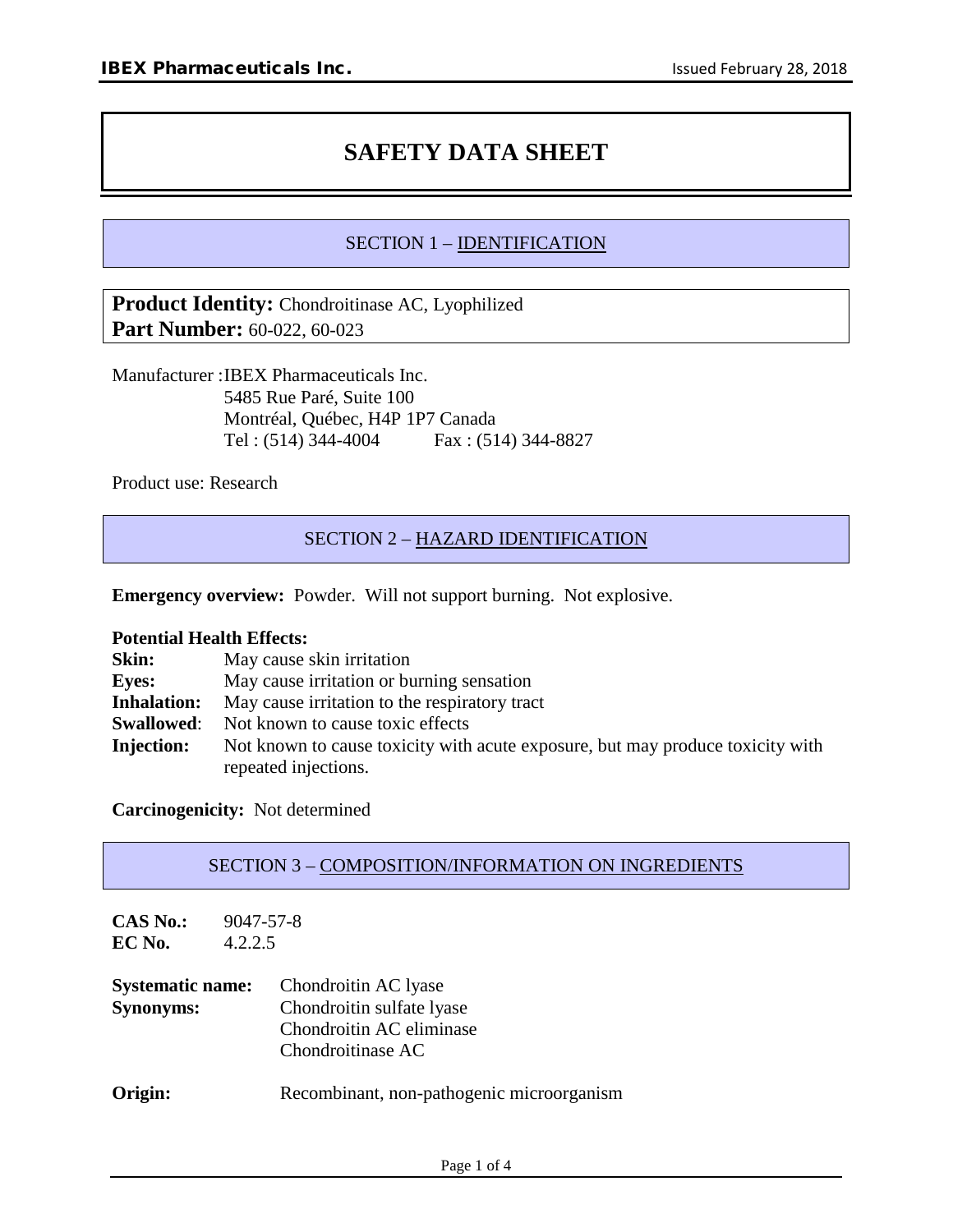**Ingredients:** No components need to be disclosed according to the applicable regulations.

#### SECTION 4 – FIRST AID MEASURES

| <b>Skin contact:</b><br>Eye contact: | Flush with copious amounts of water.<br>Rinse opened eye for several minutes under running water. Then consult a<br>doctor. |
|--------------------------------------|-----------------------------------------------------------------------------------------------------------------------------|
| <b>Inhalation:</b>                   | Supply the victim with fresh air; consult doctor in case of complaints.                                                     |
| <b>Swallowing:</b>                   | Rinse mouth with plenty of water.                                                                                           |
|                                      | <b>On all of the above:</b> Consult a doctor if symptoms develop.                                                           |

# SECTION 5 – FIRE FIGHTING MEASURES

**Suitable extinguishing agents:** Noncombustible.

**Protective equipment:** No special measures required. Prevent contact with skin and eyes

# SECTION 6 – ACCIDENTAL RELEASE MEASURES

**Person-related safety precautions:** Prevent contact with skin and eyes. Ventilate area. **Measures for environmental protection:** No special measures required.

**Measures for cleaning/collecting:** Spilled material should be carefully wiped up and disposed as biomedical waste as per applicable waste disposal regulations. Wash spill site after material pickup is complete.

SECTION 7 – HANDLING AND STORAGE

#### **Handling**

**Information for safe handling:** Prevent contact with skin and eyes and prevent inhalation and swallowing. No other special precautions are necessary if used correctly.

**Information about protection against explosions and fires**: No special measures required.

**Storage**

**Requirements to be met by storerooms and receptacles:** No special requirements except that product should be stored refrigerated 2-8°C

**Information about storage in one common storage facility:** Not required.

**Further information about storage conditions:** None

**Storage class:** None assigned

**Class according to regulation on flammable liquids:** Void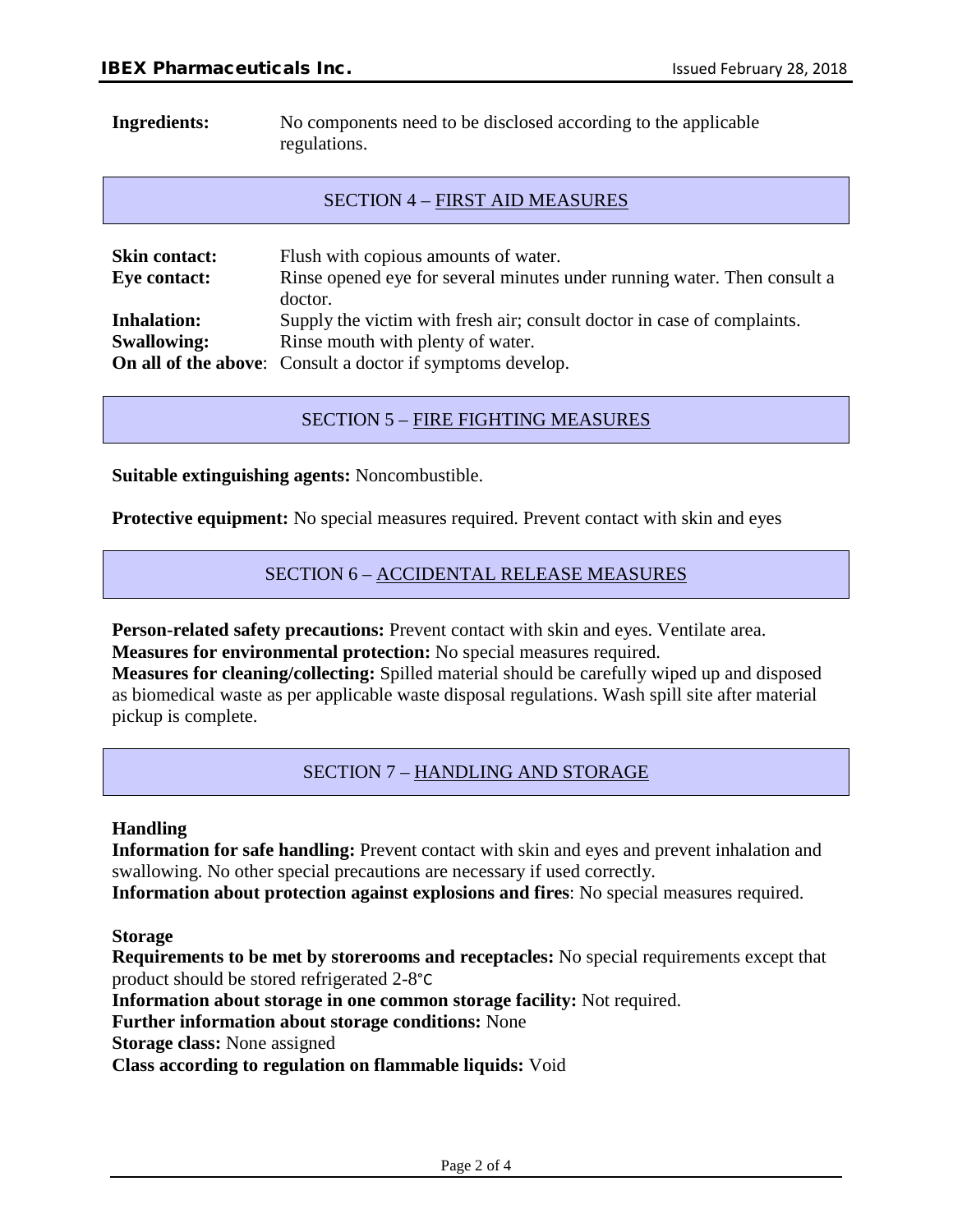#### SECTION 8 – EXPOSURE CONTROLS / PERSONAL PROTECTION

**General protective and hygienic measures:** The usual precautionary measures for handling chemicals and potentially biohazardous materials should be followed. Use clothing sufficient to avoid skin contact. Safety shower and eye wash should be available in proximity.

**Protection of hands**: Use synthetic water resistant gloves.

**Eye protection**: Use safety glasses.

#### SECTION 9 – PHYSICAL AND CHEMICAL PROPERTIES

| <b>Physical form:</b>                      | Lyophilized white cake in amber glass vial closed with cap covered with<br>aluminum seal. |
|--------------------------------------------|-------------------------------------------------------------------------------------------|
| <b>Melting point:</b>                      | Not applicable                                                                            |
| <b>Boiling point:</b>                      | Not applicable                                                                            |
| <b>Flash point:</b>                        | Not applicable                                                                            |
| <b>Flammability:</b>                       | Product is not flammable                                                                  |
| <b>Danger of explosion:</b> Not determined |                                                                                           |
| <b>Solubility:</b>                         | Chondroitinase AC and ingredients are water soluble                                       |
| <b>Organic solvents:</b>                   | $0\%$                                                                                     |
| <b>Solids content:</b>                     | 100 %                                                                                     |

# SECTION 10 - STABILITY AND REACTIVITY

**Thermal decomposition / conditions to be avoided:** No decomposition if used according to specifications.

**Dangerous reactions**: No dangerous reactions known.

**Dangerous products of decomposition:** No dangerous decomposition products known.

# SECTION 11 – TOXICOLOGICAL INFORMATION

**Effects of Acute Exposure:** Low acute toxicity expected following inhalation, ingestion, injection or skin exposure.

The potential eye irritation effects of Chondroitinase AC are unknown and it should be considered to be potentially irritating to the eyes.

**Effects of Chronic Exposure:** Not determined for oral ingestion or skin exposure.

**Development Toxicity:** Not determined

**Reproductive Toxicity:** Not determined

**Carcinogenicity:** Not determined